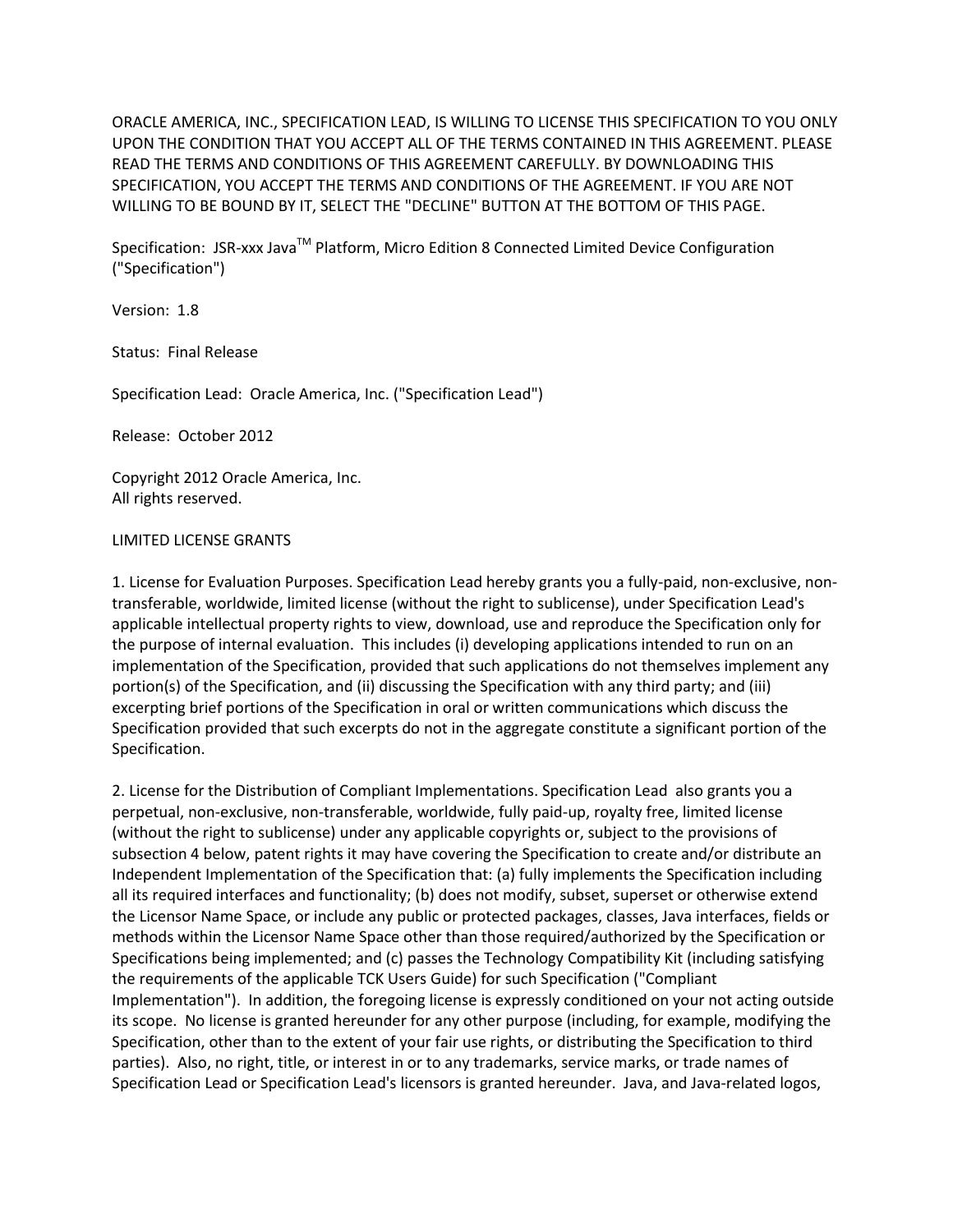marks and names are trademarks or registered trademarks of Oracle America, Inc. in the U.S. and other countries.

3. Pass-through Conditions. You need not include limitations (a)-(c) from the previous paragraph or any other particular "pass through" requirements in any license You grant concerning the use of your Independent Implementation or products derived from it. However, except with respect to Independent Implementations (and products derived from them) that satisfy limitations (a)-(c) from the previous paragraph, You may neither: (a) grant or otherwise pass through to your licensees any licenses under Specification Lead's applicable intellectual property rights; nor (b) authorize your licensees to make any claims concerning their implementation's compliance with the Specification in question.

### 4. Reciprocity Concerning Patent Licenses.

a. With respect to any patent claims covered by the license granted under subparagraph 2 above that would be infringed by all technically feasible implementations of the Specification, such license is conditioned upon your offering on fair, reasonable and non-discriminatory terms, to any party seeking it from You, a perpetual, non-exclusive, non-transferable, worldwide license under Your patent rights which are or would be infringed by all technically feasible implementations of the Specification to develop, distribute and use a Compliant Implementation.

b With respect to any patent claims owned by Specification Lead and covered by the license granted under subparagraph 2, whether or not their infringement can be avoided in a technically feasible manner when implementing the Specification, such license shall terminate with respect to such claims if You initiate a claim against Specification Lead that it has, in the course of performing its responsibilities as the Specification Lead, induced any other entity to infringe Your patent rights.

c Also with respect to any patent claims owned by Specification Lead and covered by the license granted under subparagraph 2 above, where the infringement of such claims can be avoided in a technically feasible manner when implementing the Specification such license, with respect to such claims, shall terminate if You initiate a claim against Specification Lead that its making, having made, using, offering to sell, selling or importing a Compliant Implementation infringes Your patent rights.

5. Definitions. For the purposes of this Agreement: "Independent Implementation" shall mean an implementation of the Specification that neither derives from any of Specification Lead's source code or binary code materials nor, except with an appropriate and separate license from Specification Lead, includes any of Specification Lead's source code or binary code materials; "Licensor Name Space" shall mean the public class or interface declarations whose names begin with "java", "javax", "com.oracle", "com.sun" or their equivalents in any subsequent naming convention adopted by Oracle America, Inc. through the Java Community Process, or any recognized successors or replacements thereof; and "Technology Compatibility Kit" or "TCK" shall mean the test suite and accompanying TCK User's Guide provided by Specification Lead which corresponds to the Specification and that was available either (i) from Specification Lead's 120 days before the first release of Your Independent Implementation that allows its use for commercial purposes, or (ii) more recently than 120 days from such release but against which You elect to test Your implementation of the Specification.

This Agreement will terminate immediately without notice from Specification Lead if you breach the Agreement or act outside the scope of the licenses granted above.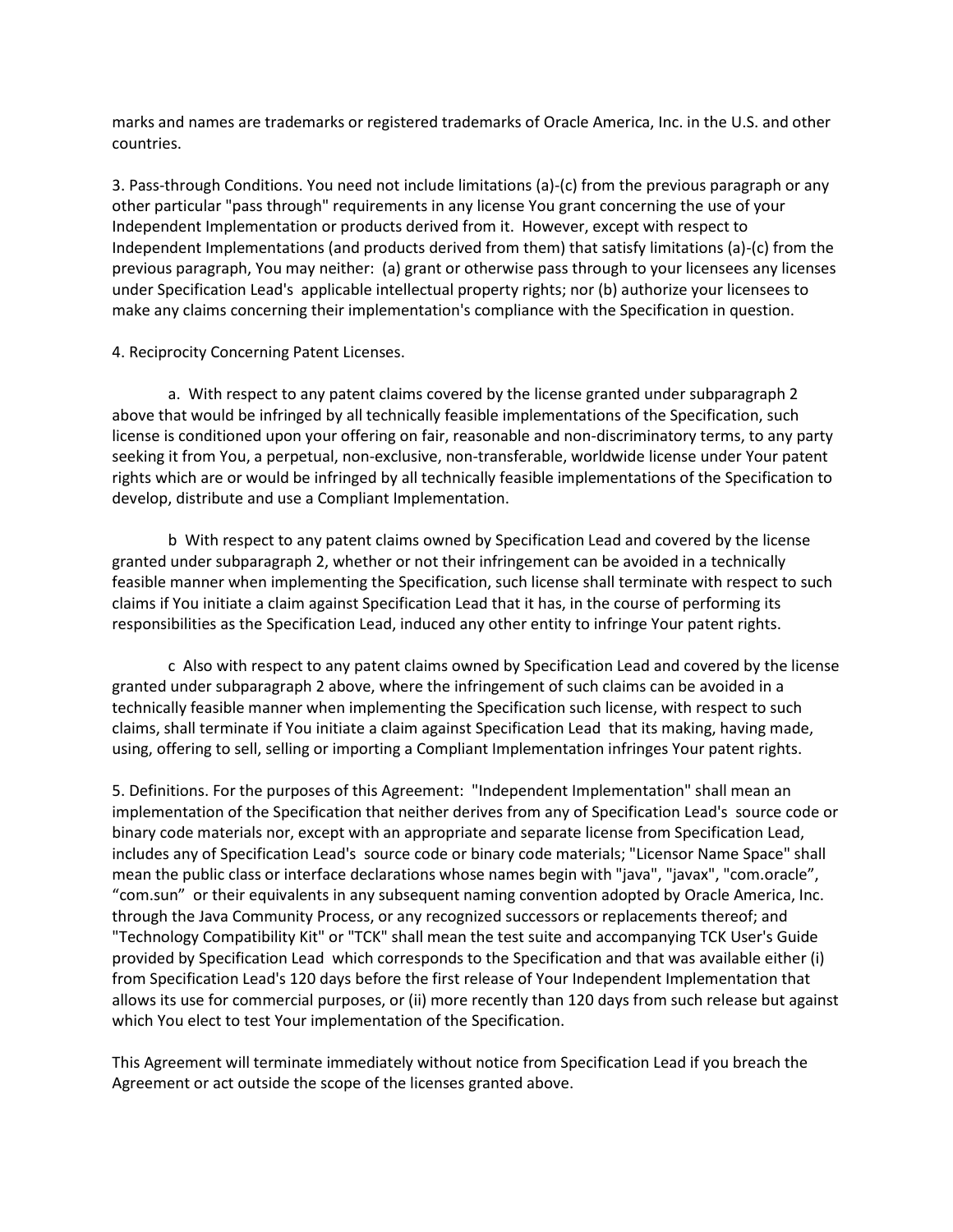## DISCLAIMER OF WARRANTIES

THE SPECIFICATION IS PROVIDED "AS IS". SPECIFICATION LEAD MAKES NO REPRESENTATIONS OR WARRANTIES, EITHER EXPRESS OR IMPLIED, INCLUDING BUT NOT LIMITED TO, WARRANTIES OF MERCHANTABILITY, FITNESS FOR A PARTICULAR PURPOSE, NON-INFRINGEMENT (INCLUDING AS A CONSEQUENCE OF ANY PRACTICE OR IMPLEMENTATION OF THE SPECIFICATION), OR THAT THE CONTENTS OF THE SPECIFICATION ARE SUITABLE FOR ANY PURPOSE. This document does not represent any commitment to release or implement any portion of the Specification in any product. In addition, the Specification could include technical inaccuracies or typographical errors.

## LIMITATION OF LIABILITY

TO THE EXTENT NOT PROHIBITED BY LAW, IN NO EVENT WILL SPECIFICATION LEAD OR ITS LICENSORS BE LIABLE FOR ANY DAMAGES, INCLUDING WITHOUT LIMITATION, LOST REVENUE, PROFITS OR DATA, OR FOR SPECIAL, INDIRECT, CONSEQUENTIAL, INCIDENTAL OR PUNITIVE DAMAGES, HOWEVER CAUSED AND REGARDLESS OF THE THEORY OF LIABILITY, ARISING OUT OF OR RELATED IN ANY WAY TO YOUR HAVING, IMPELEMENTING OR OTHERWISE USING THE SPECIFICATION, EVEN IF SPECIFICATION LEAD AND/OR ITS LICENSORS HAVE BEEN ADVISED OF THE POSSIBILITY OF SUCH DAMAGES. You will indemnify, hold harmless, and defend Specification Lead and its licensors from any claims arising or resulting from: (i) your use of the Specification; (ii) the use or distribution of your Java application, applet and/or implementation; and/or (iii) any claims that later versions or releases of any Specification furnished to you are incompatible with the Specification provided to you under this license.

## RESTRICTED RIGHTS LEGEND

U.S. Government: If this Specification is being acquired by or on behalf of the U.S. Government or by a U.S. Government prime contractor or subcontractor (at any tier), then the Government's rights in the Software and accompanying documentation shall be only as set forth in this license; this is in accordance with 48 C.F.R. 227.7201 through 227.7202-4 (for Department of Defense (DoD) acquisitions) and with 48 C.F.R. 2.101 and 12.212 (for non-DoD acquisitions).

# REPORT

If you provide Specification Lead with any comments or suggestions concerning the Specification ("Feedback"), you hereby: (i) agree that such Feedback is provided on a non-proprietary and nonconfidential basis, and (ii) grant Specification Lead a perpetual, non-exclusive, worldwide, fully paid-up, irrevocable license, with the right to sublicense through multiple levels of sublicensees, to incorporate, disclose, and use without limitation the Feedback for any purpose.

## GENERAL TERMS

Any action related to this Agreement will be governed by California law and controlling U.S. federal law. The U.N. Convention for the International Sale of Goods and the choice of law rules of any jurisdiction will not apply.

The Specification is subject to U.S. export control laws and may be subject to export or import regulations in other countries. Licensee agrees to comply strictly with all such laws and regulations and